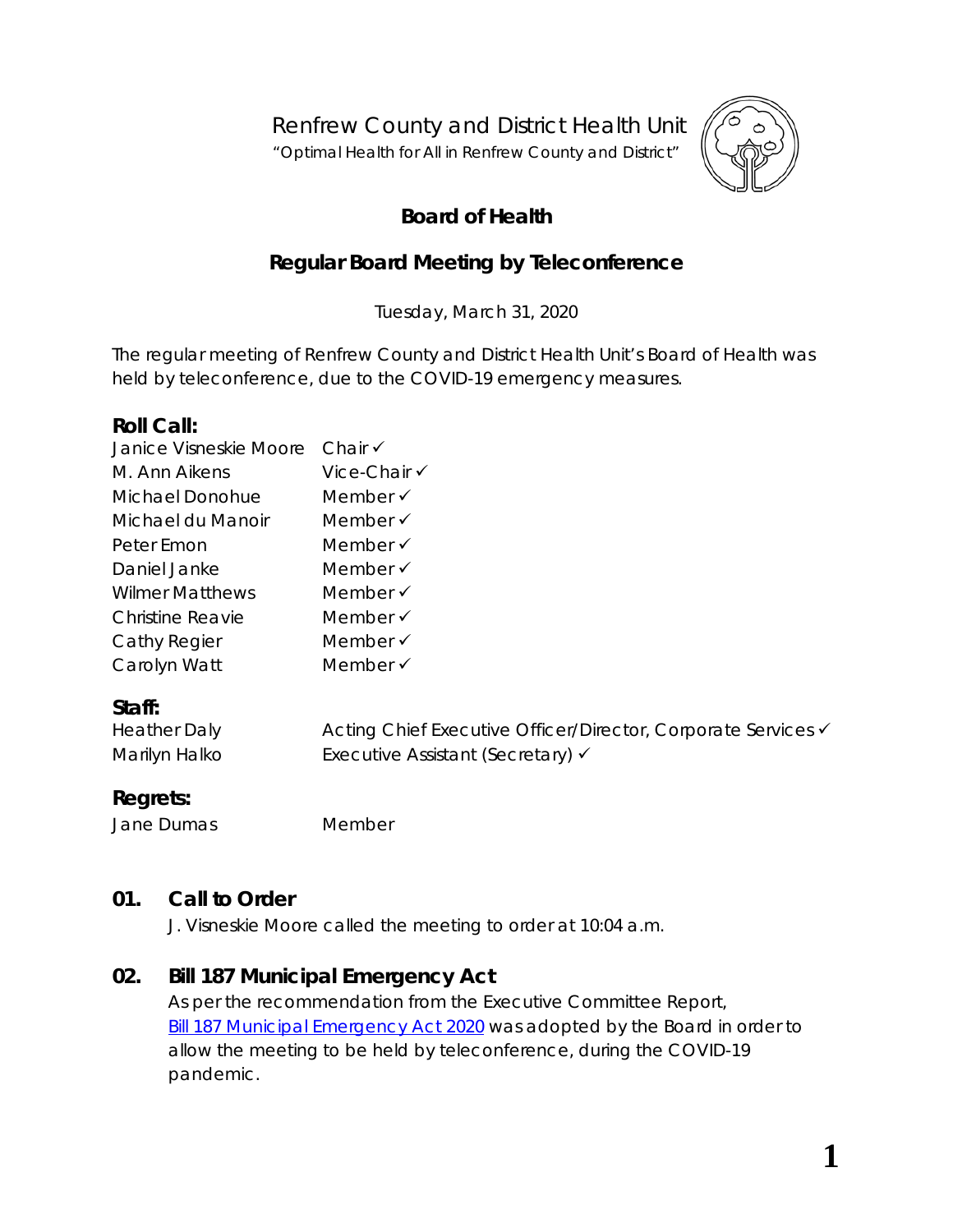## **Resolution: # 1 BoH 2020-Mar-31**

A motion by C. Reavie; seconded by M. A. Aikens; be it resolved that the Board adopt Bill 187 Municipal Emergency Act to allow the meeting to be held by teleconference.

Carried

| Yes | Name of Board Member    | <b>No</b> |
|-----|-------------------------|-----------|
|     | Aikens, M. Ann          |           |
|     | Donohue, Michael        |           |
|     | du Manoir, J. Michael   |           |
|     | Dumas, Jane (absent)    |           |
|     | Emon, Peter             |           |
|     | Janke, Daniel           |           |
|     | Matthews, Wilmer        |           |
|     | Reavie, Christine       |           |
|     | Regier, Cathy           |           |
|     | Visneskie Moore, Janice |           |
|     | Watt, Carolyn           |           |
|     | Totals                  |           |

**Recorded Vote**

**Carried by: 10-0 Lost by:**

### **03. Agenda Approval**

The agenda was approved as presented.

#### **Resolution: # 2 BoH 2020-Mar-31**

A motion by D. Janke; seconded by W. Matthews; be it resolved that the Board approve the agenda, as presented.

Carried

| Yes | Name of Board Member  | No |
|-----|-----------------------|----|
|     | Aikens, M. Ann        |    |
|     | Donohue, Michael      |    |
|     | du Manoir, J. Michael |    |
|     | Dumas, Jane (absent)  |    |
|     | Emon, Peter           |    |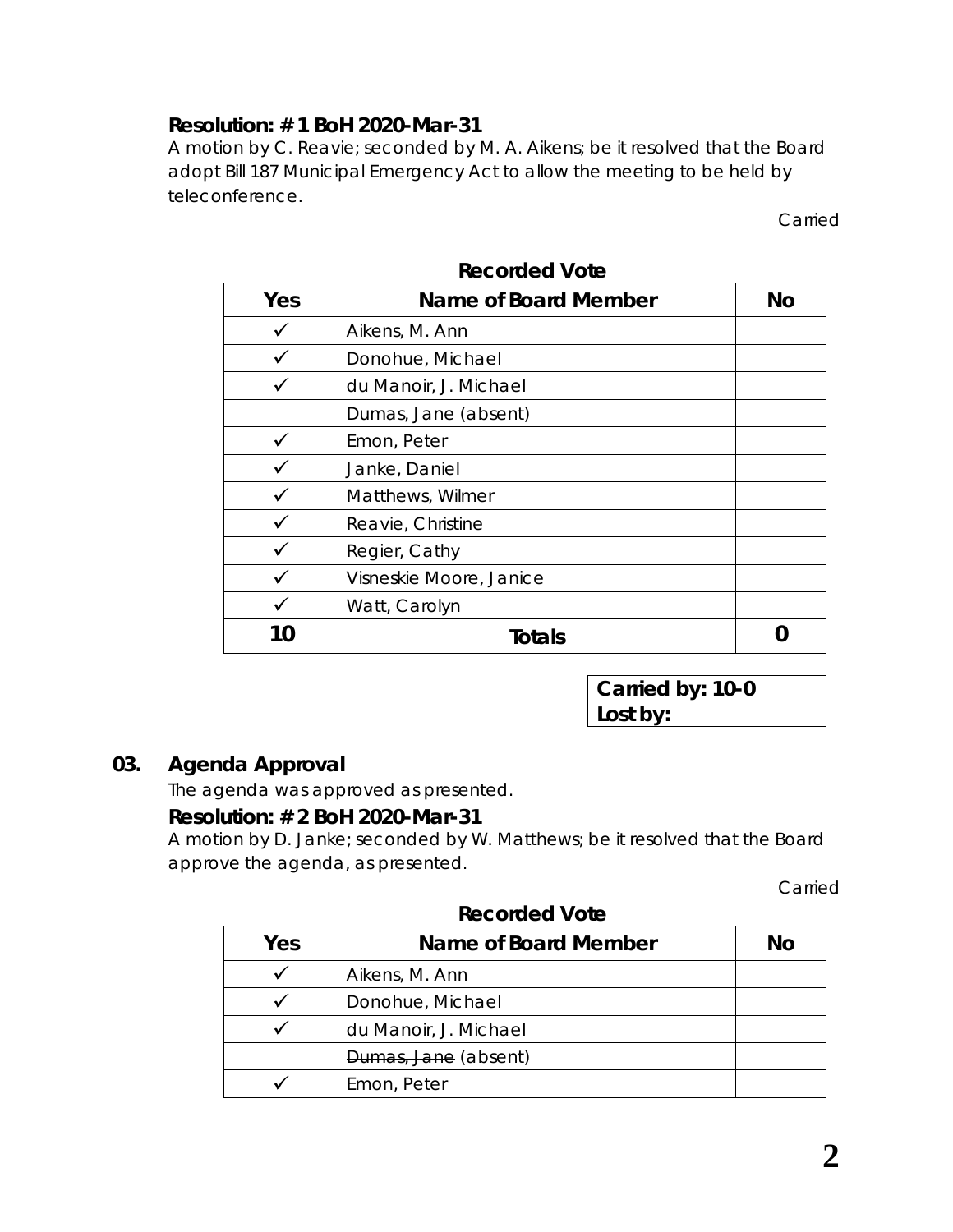| Janke, Daniel           |  |
|-------------------------|--|
| Matthews, Wilmer        |  |
| Reavie, Christine       |  |
| Regier, Cathy           |  |
| Visneskie Moore, Janice |  |
| Watt, Carolyn           |  |
| Totals                  |  |

#### **04. Declarations of Conflict of Interest**

There were no declarations of conflict of interest.

#### **05. Minutes of Previous Meetings (Approval)**

a. The meeting minutes for the Regular Board meeting held on Tuesday, February 25, 2020 were approved, as presented.

#### **Resolution: # 3 BoH 2020-Mar-31**

A motion by C. Watt; seconded by C. Regier; be it resolved that the meeting minutes for the Regular Board meeting held on Tuesday, February 25, 2020 be approved, as presented.

Carried

| Yes | Name of Board Member    | <b>No</b> |
|-----|-------------------------|-----------|
|     | Aikens, M. Ann          |           |
|     | Donohue, Michael        |           |
|     | du Manoir, J. Michael   |           |
|     | Dumas, Jane (absent)    |           |
|     | Emon, Peter             |           |
|     | Janke, Daniel           |           |
|     | Matthews, Wilmer        |           |
|     | Reavie, Christine       |           |
|     | Regier, Cathy           |           |
|     | Visneskie Moore, Janice |           |
|     | Watt, Carolyn           |           |
| 10  | Totals                  |           |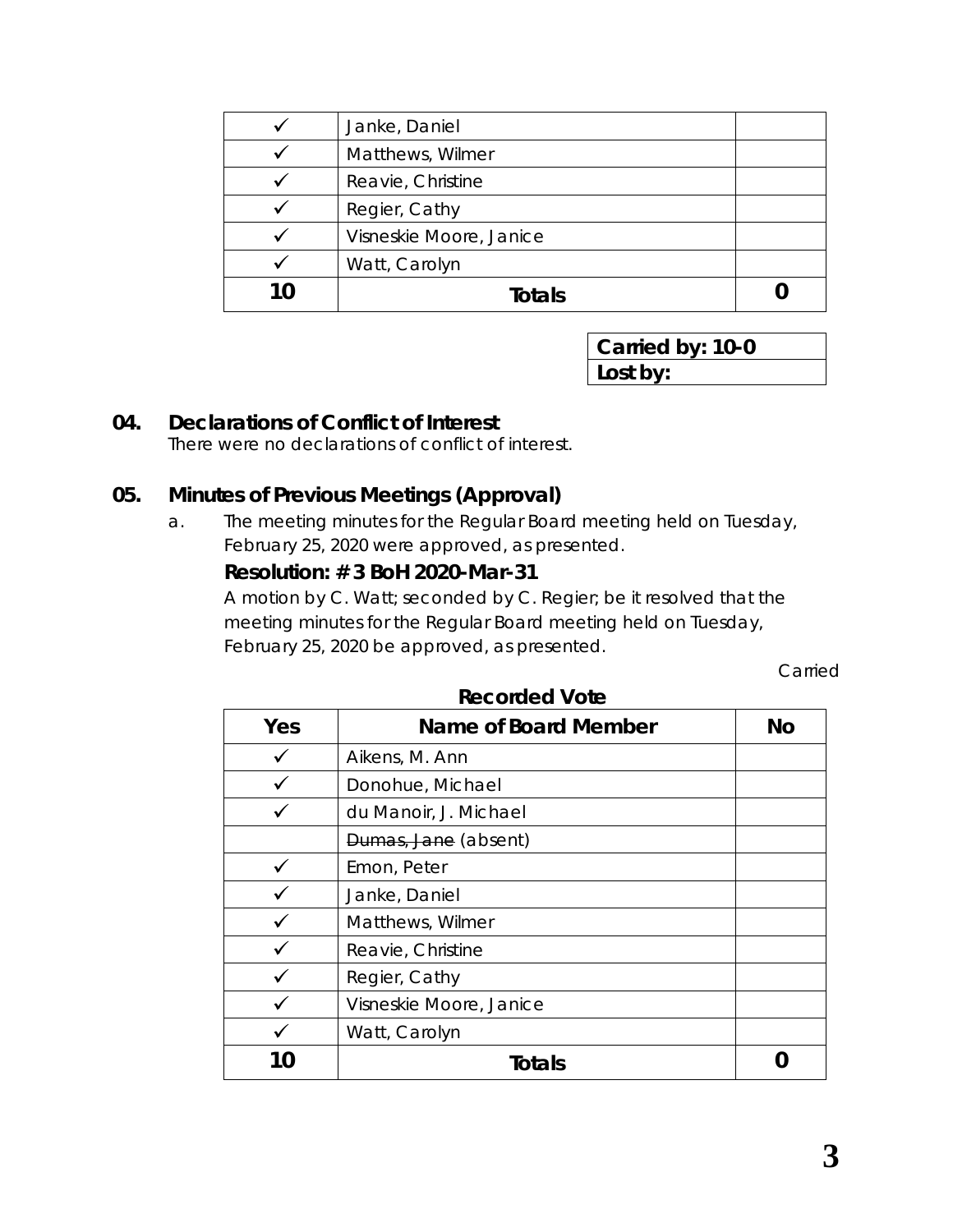#### **06. Staff Reports**

a. Pembroke Office Relocation Update—verbal

H. Daly updated the Board on the progress of the Pembroke Office relocation, with a verbal report. Addressing items listed in the supporting resolution below:

#### *Resolution: # 12 BoH 2020-Feb-25*

*A motion by M. Donohue; seconded by C Reavie; be it resolved that the Board table Resolution # 3 RC 2020- Feb-18 to the March Board of Health Meeting pending further financing options being investigate. These include:*

- *1. Discuss option with Infrastructure Ontario*
- *2. Meet with the CAOs and Treasurers of obligated municipalities*
- *3. This tabled resolution.*

*Carried*

Infrastructure Ontario indicated delays of 8 – 10 months for funding to be approved and made available on this project. The CAOs and Treasurers indicated the Municipal Act doesn't provide for municipalities to borrow on behalf of a health unit.

A discussion ensued.

Daly referred to **By-Law-2013-02 Banking and Financing and proposed the** following motion:

### **Resolution: # 4 BoH 2020-Mar-31**

A motion by M. A. Aikens; seconded by C. Reavie; be it resolved that the Board in accordance with By-Law Number 2013-02 Banking and Finance By-Law, Article 2, authorizes the Acting Chief Executive Officer (CEO(A))/Director, Corporate Services to continue to hold the Corporate credit card (Mastercard) facility at \$30,000 with the Bank of Montreal (BMO).

In addition, they will arrange the following with BMO:

1. Overdraft Lending Facility (ODL) with BMO to ensure sufficient cash flow for daily operations up to \$500,000, to be arranged per the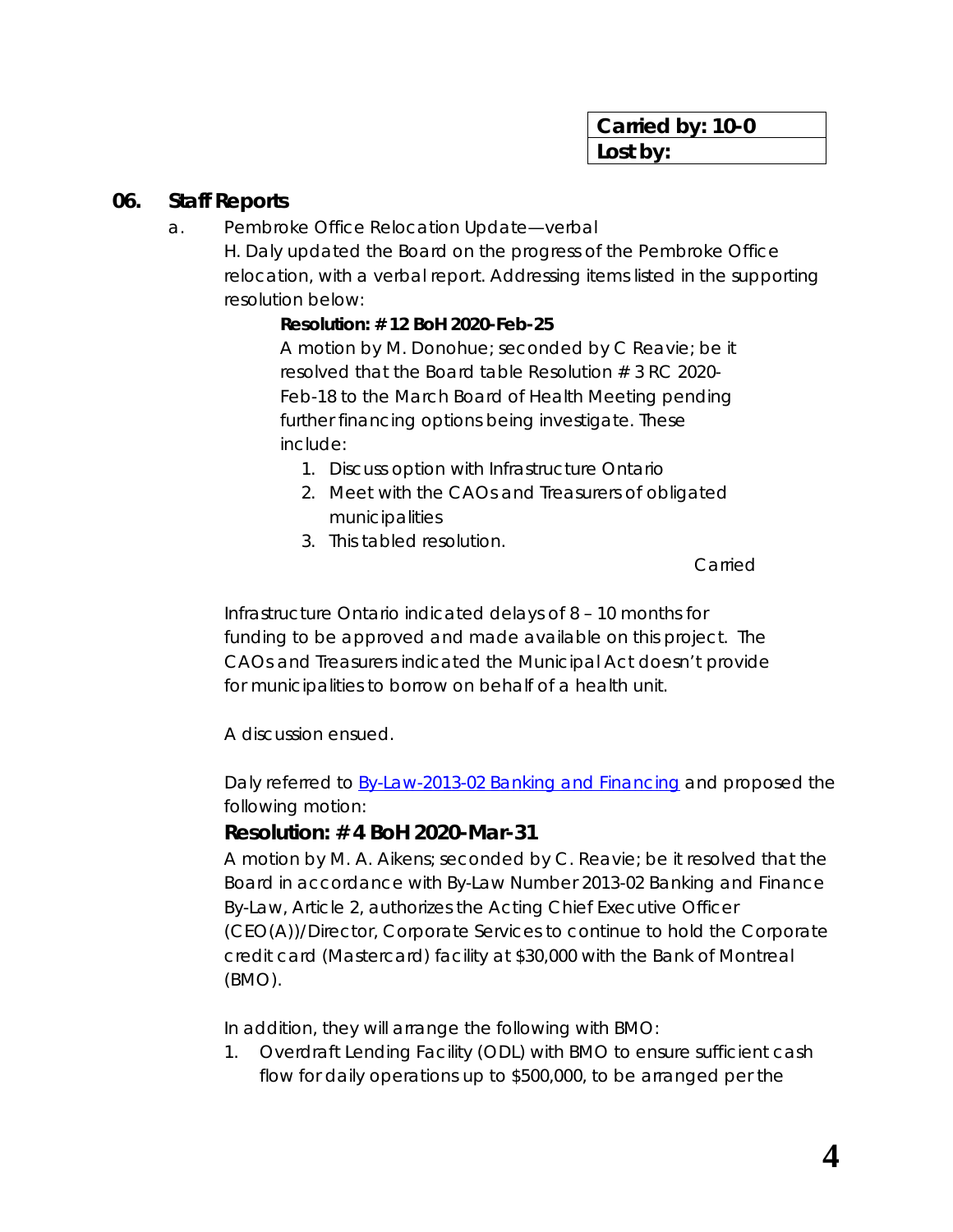terms of the existing Renfrew Area Administrator Group (RAAG) agreement.

2. One-time funding facility to assist with the renovations for the fit up and relocation to the new office space at 141 Lake Street, Pembroke, ON. The amount of this facility to be up to \$2M

Carried

| Yes | <b>Name of Board Member</b> | <b>No</b> |
|-----|-----------------------------|-----------|
|     | Aikens, M. Ann              |           |
|     | Donohue, Michael            |           |
|     | du Manoir, J. Michael       |           |
|     | Dumas, Jane (absent)        |           |
|     | Emon, Peter                 |           |
|     | Janke, Daniel               |           |
|     | Matthews, Wilmer            |           |
|     | Reavie, Christine           |           |
|     | Regier, Cathy               |           |
|     | Visneskie Moore, Janice     |           |
|     | Watt, Carolyn               |           |
|     | <b>Totals</b>               |           |

**Recorded Vote**

**Carried by: 9-1 Lost by:**

A project consultant was hired to assist with swing space and managing the renovation project.

### **Resolution: # 5 BoH 2020-Mar-31**

A motion by. M. A. Aikens; seconded by C. Watt; be it resolved that the Board accept H. Daly's verbal report regarding the Pembroke office relocation and banking and financing.

Carried

| <b>Yes</b> | <u>NAMINAN ING </u><br>Name of Board Member | No |
|------------|---------------------------------------------|----|
|            | Aikens, M. Ann                              |    |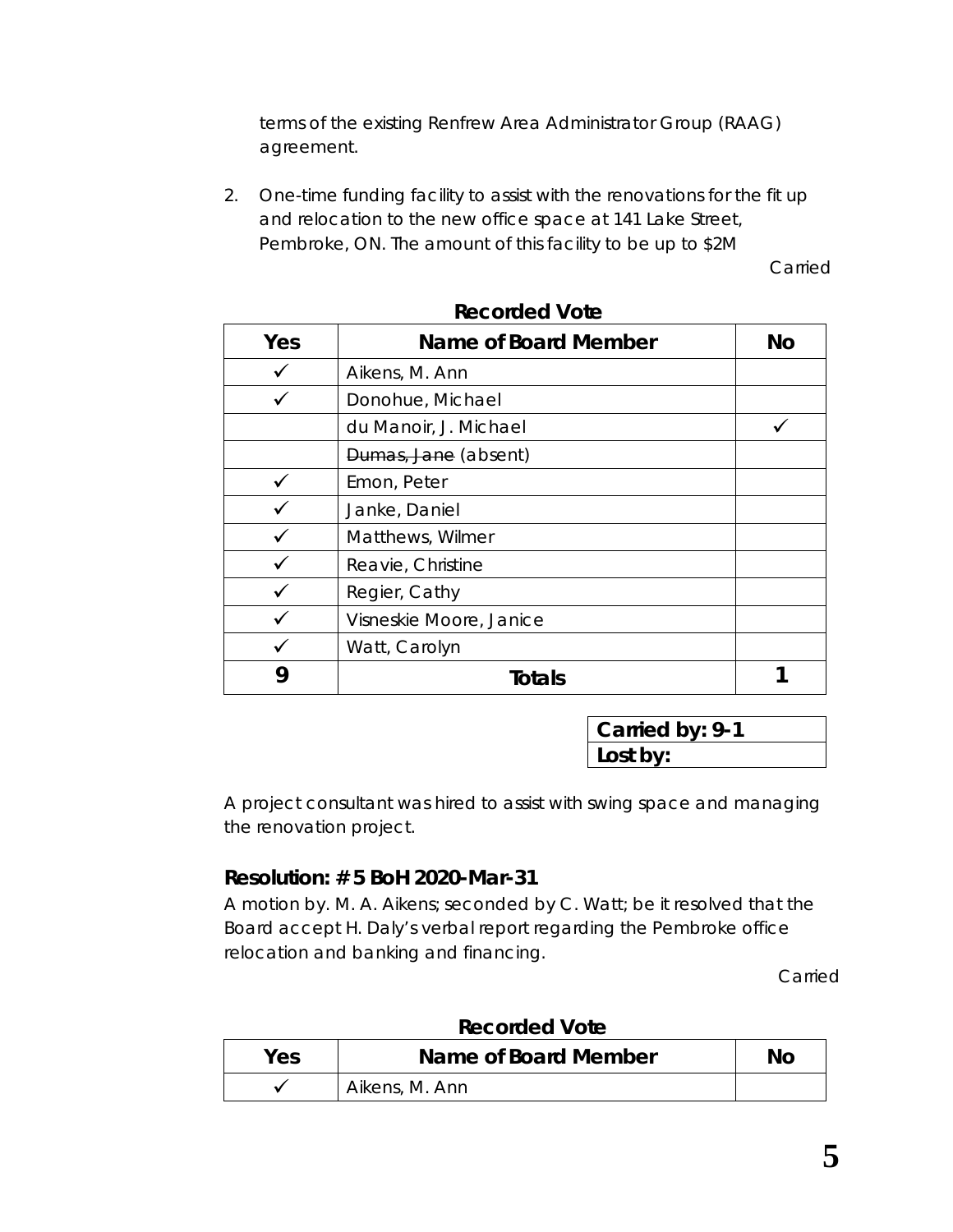|    | Donohue, Michael        |  |
|----|-------------------------|--|
|    | du Manoir, J. Michael   |  |
|    | Dumas, Jane (absent)    |  |
|    | Emon, Peter             |  |
|    | Janke, Daniel           |  |
|    | Matthews, Wilmer        |  |
|    | Reavie, Christine       |  |
|    | Regier, Cathy           |  |
|    | Visneskie Moore, Janice |  |
|    | Watt, Carolyn           |  |
| 10 | Totals                  |  |

### **07. Board Committee Reports**

#### Executive

Executive Committee Chair, P. Emon, presented the following report to the Board:

a. COVID-19 and Moving RCDHU Operations

The effects of the COVID-19 pandemic and the move to a new location for the RCDHU Pembroke office were addressed in the following memo:

• [COVID-19 and Moving RCDHU Operations](https://www.rcdhu.com/wp-content/uploads/2020/04/07.-a.-COVID-19-and-Moving-RCDHU-Operations-Memo.pdf)

Emon referred to the following email sent by Dr. Cushman to the Board on March 17, 2020:

• [Dr. Cushman's email—Relocation—2020-Mar-17](https://www.rcdhu.com/wp-content/uploads/2020/04/07.-a.-Dr.-Cushmans-email-Relocation-2020-Mar-17.pdf)

After a discussion with the Board, this motion was agreed upon unanimously:

#### **Resolution: # 6 BoH 2020-Mar-31**

A motion by M. Donohue; seconded by M. A. Aikens; be it resolved that:

WHEREAS the COVID-19 pandemic has now spread across the globe and has required a significant increase of public health professionals to respond;

AND WHEREAS the Provincial Government declared a Provincial State of Emergency on March 17, 2020 and extended the state on March 30, 2020;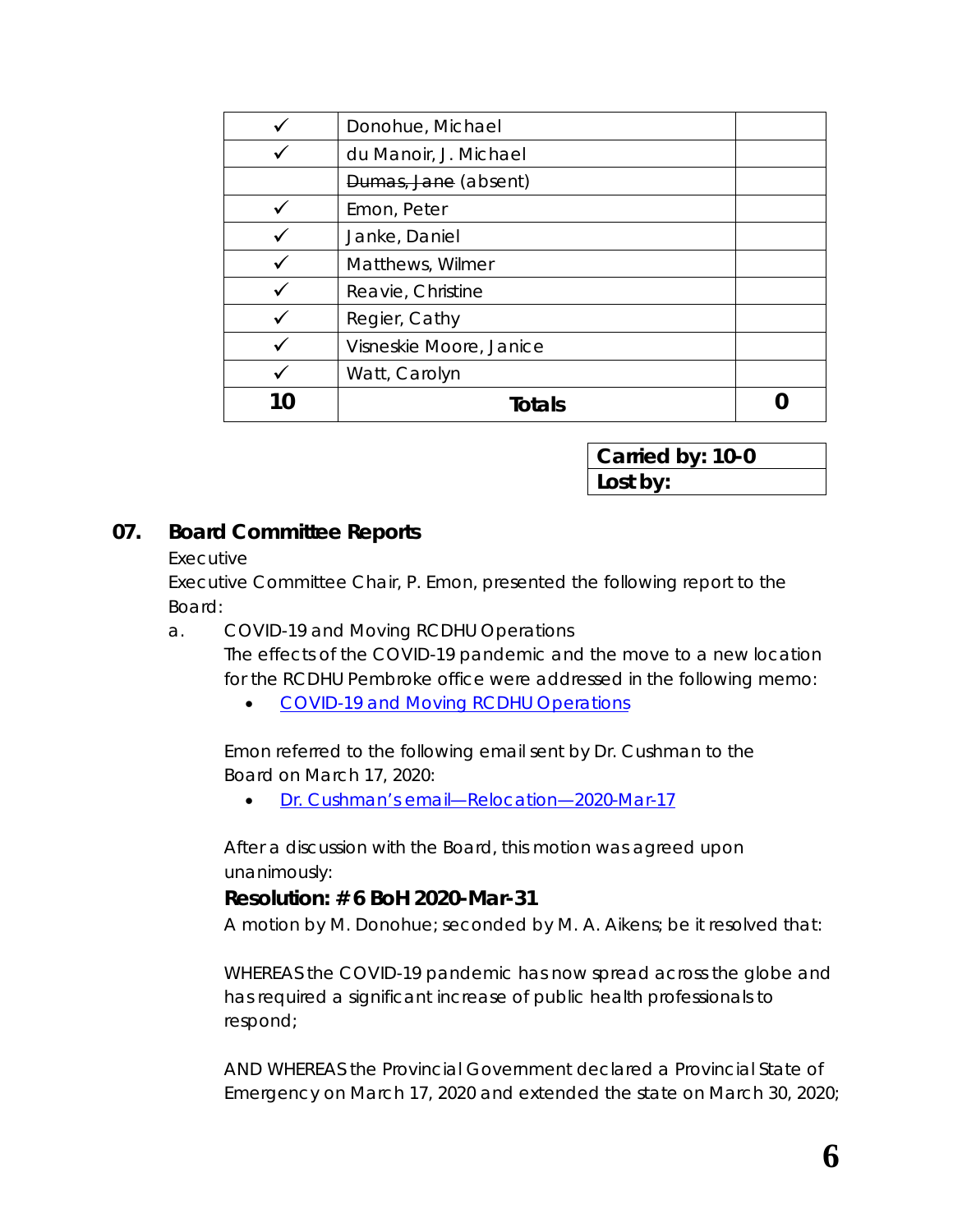AND WHEREAS there have now been two confirmed positive cases of COVID-19 within the Renfrew County and District Health Unit;

AND WHEREAS the requirement of the Renfrew County and District Health Unit to vacate 7 International Drive by June 30 will present unacceptable risk to the citizens of our community;

NOW THEREFORE BE IT RESOLVED that the Board direct the Chair to send a letter to the Warden for the County of Renfrew citing the inability to vacate due to the critical response required for the health emergency and inviting the County to work collaboratively with the Health Unit to identify options to ensure that this response be uninterrupted.

Carried

| Yes | Name of Board Member    | No |
|-----|-------------------------|----|
|     | Aikens, M. Ann          |    |
|     | Donohue, Michael        |    |
|     | du Manoir, J. Michael   |    |
|     | Dumas, Jane (absent)    |    |
|     | Emon, Peter             |    |
|     | Janke, Daniel           |    |
|     | Matthews, Wilmer        |    |
|     | Reavie, Christine       |    |
|     | Regier, Cathy           |    |
|     | Visneskie Moore, Janice |    |
|     | Watt, Carolyn           |    |
| 0   | Totals                  |    |

#### **Recorded Vote**

| Carried by: 10-0 |  |
|------------------|--|
| Lost by:         |  |

The Secretary will send out the following letter, via email, to Warden Robinson today:

• [Letter to Warden Robinson—RCDHU unable to relocate](https://www.rcdhu.com/wp-content/uploads/2020/04/07.-a.-Letter-to-Warden-Robinson-RCDHU-unable-to-relocate.pdf)

Emon also brought forward the recommendation by the Executive Committee, that Dr. Cushman seek more staff support during the COVID-19 pandemic, as addressed in the following motion: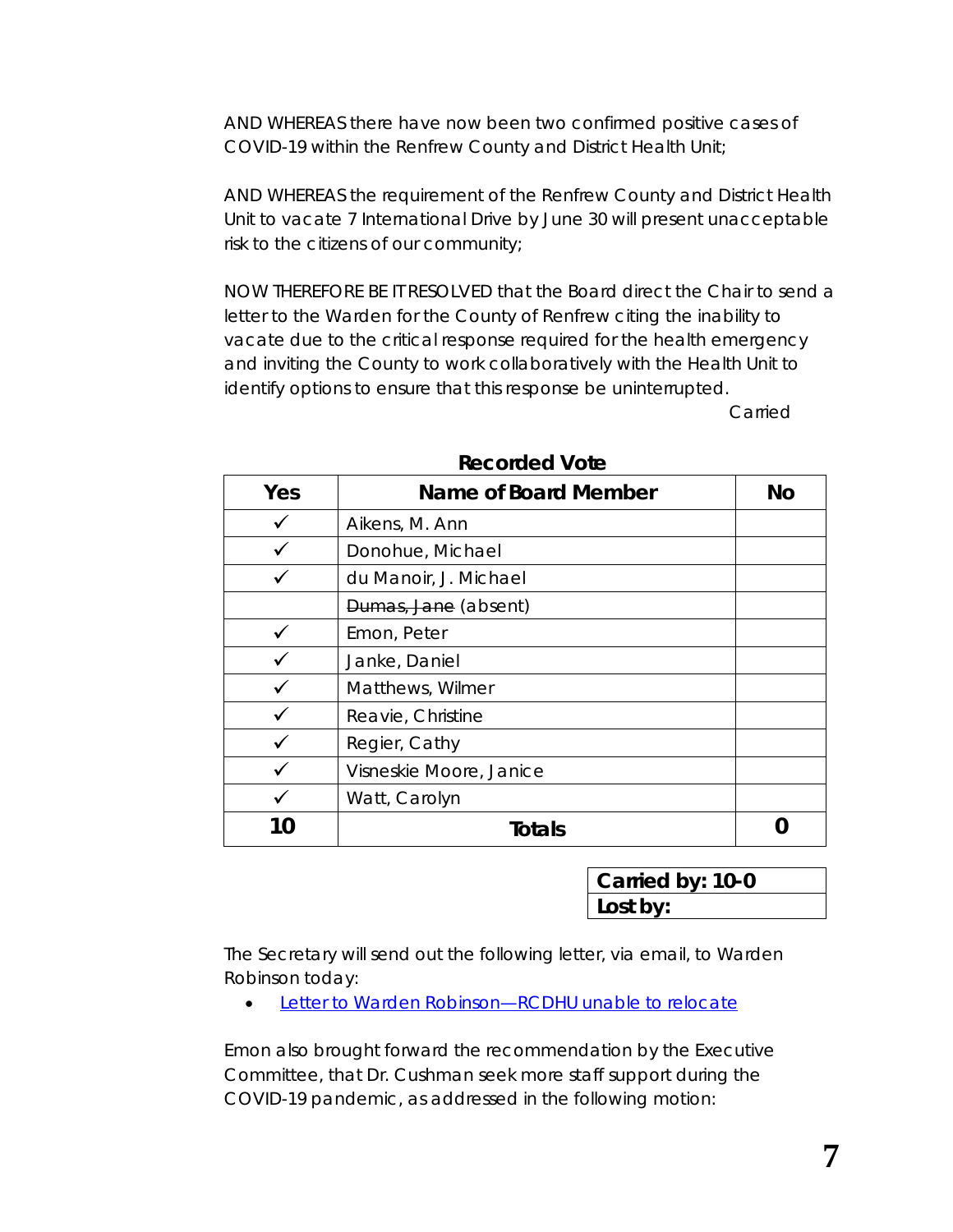#### **Resolution: # 7 BoH 2020-Mar-31**

A motion by M. Donohue; seconded by M. A. Aikens; be it resolved that:

WHEREAS the COVID-19 pandemic has now spread across the globe and has required a significant increase of public health professionals to respond;

AND WHEREAS the Provincial Government declared a Provincial State of Emergency on March 17, 2020 and extended the state on March 30, 2020;

AND WHEREAS there have now been two confirmed positive cases of COVID-19 within the Renfrew County and District Health Unit;

AND WHEREAS there is an urgent requirement for the Renfrew County and District Health Unit to increase staff capacity to respond to this emergency;

NOW THEREFORE BE IT RESOLVED that the Board of Health for Renfrew County and District Health Unit authorize the Acting Medical Office of Health to hire staff as required to respond to this public health emergency;

AND FURTHER that a report be made to the Board at each monthly meeting on the number of staff engaged;

AND FURTHER that this authorization shall extend to September 30, 2020 Carried

| Yes | Name of Board Member    | <b>No</b> |
|-----|-------------------------|-----------|
|     | Aikens, M. Ann          |           |
|     | Donohue, Michael        |           |
|     | du Manoir, J. Michael   |           |
|     | Dumas, Jane (absent)    |           |
|     | Emon, Peter             |           |
|     | Janke, Daniel           |           |
|     | Matthews, Wilmer        |           |
|     | Reavie, Christine       |           |
|     | Regier, Cathy           |           |
|     | Visneskie Moore, Janice |           |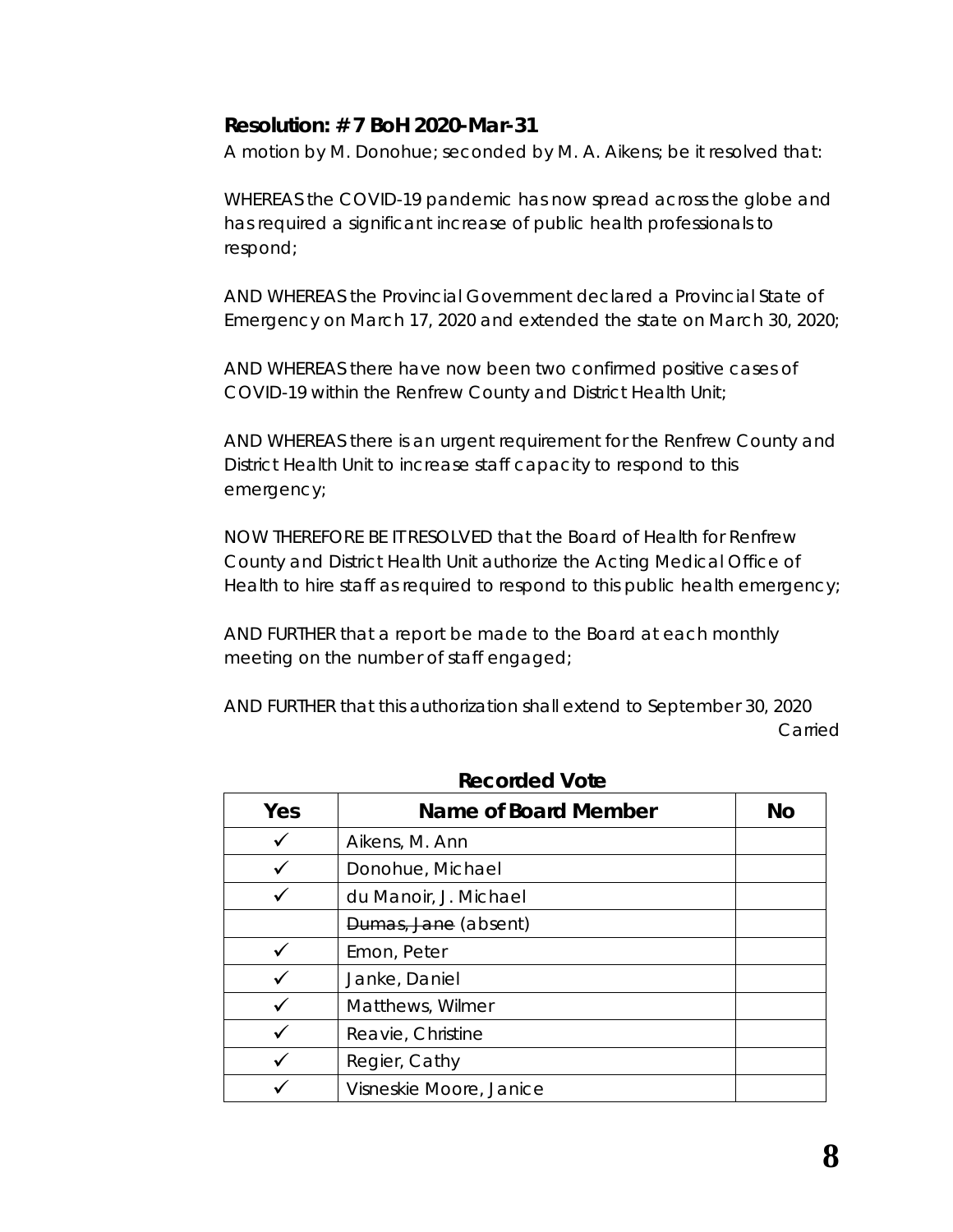|   | Watt, Carolyn |  |
|---|---------------|--|
| ח | Totals        |  |

b. Ottawa Public Health Opportunity

Emon introduced the following memo to the Board regarding:

• [Ottawa Public Health Opportunity](https://www.rcdhu.com/wp-content/uploads/2020/04/07.-b.-Ottawa-Public-Health-Opportunity.pdf)

As a follow-up, the letter linked below will be forwarded to Chair Egli:

• [Letter to Keith Egli--OPH](https://www.rcdhu.com/wp-content/uploads/2020/04/07.-b.-Letter-to-Chair-Keith-Egli-OPH.pdf)

### **Resolution: # 8 BoH 2020-Mar-31**

A motion by P. Emon; seconded by C. Reavie; be it resolved that the Board authorize the Chair to send a letter to Keith Egli, OPH Board Chair, requesting future potential collaboration for public health services with OPH and RCDHU.

Carried

| Yes | Name of Board Member    | No |
|-----|-------------------------|----|
|     | Aikens, M. Ann          |    |
|     | Donohue, Michael        |    |
|     | du Manoir, J. Michael   |    |
|     | Dumas, Jane (absent)    |    |
|     | Emon, Peter             |    |
|     | Janke, Daniel           |    |
|     | Matthews, Wilmer        |    |
|     | Reavie, Christine       |    |
|     | Regier, Cathy           |    |
|     | Visneskie Moore, Janice |    |
|     | Watt, Carolyn           |    |
| 10  | Totals                  |    |

**Recorded Vote**

| Carried by: |  |
|-------------|--|
| Lost by:    |  |

The Secretary will send the letter, via email, to Keith Egli, OPH Chair, today.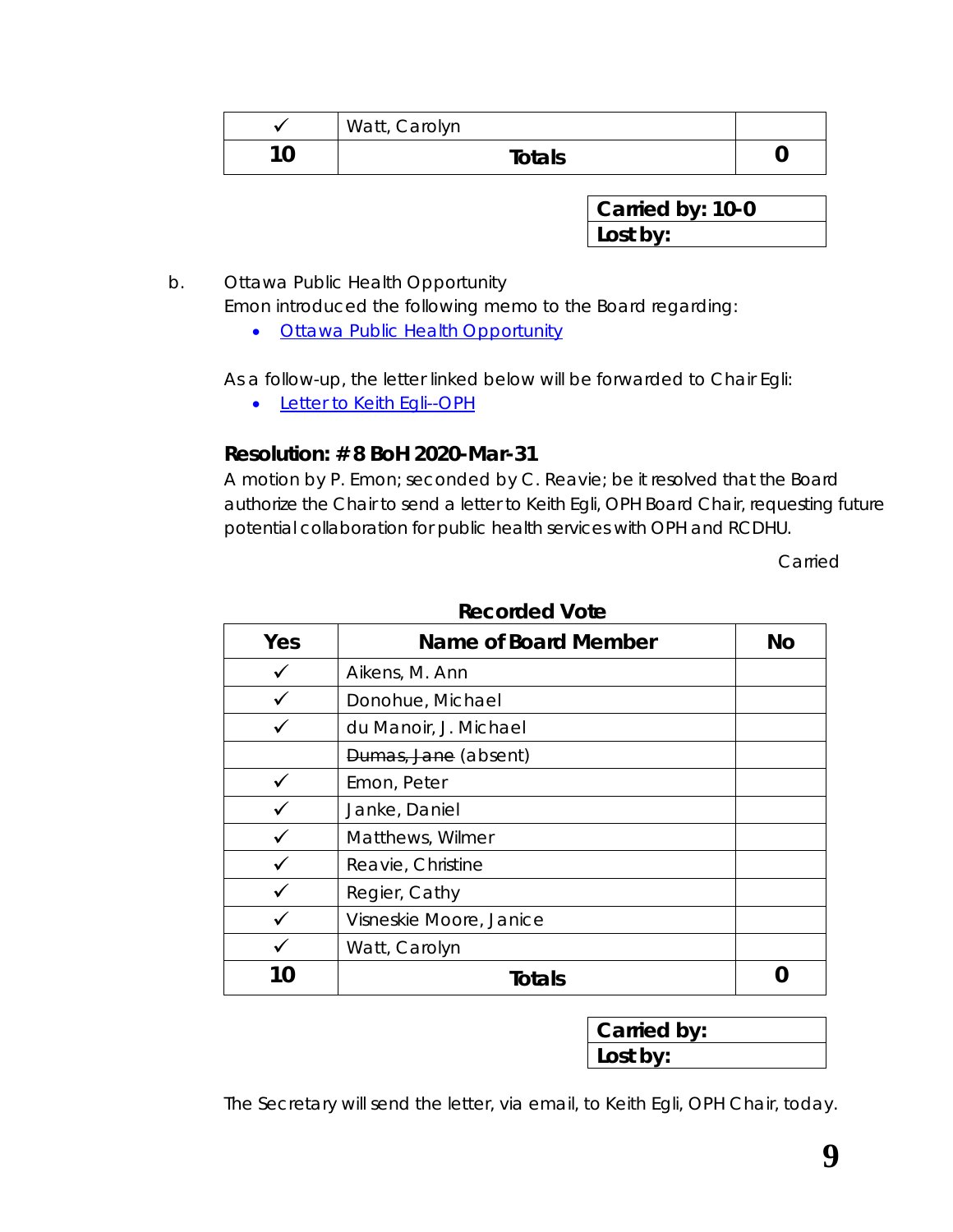## **Resolution: # 9 BoH 2020-Mar-31**

A motion by M.A. Aikens; seconded by P. Emon; be it resolved that the Board accept the Executive Committee Report, as presented.

Carried

| Yes      | Name of Board Member    | <b>No</b> |
|----------|-------------------------|-----------|
|          | Aikens, M. Ann          |           |
|          | Donohue, Michael        |           |
|          | du Manoir, J. Michael   |           |
|          | Dumas, Jane (absent)    |           |
|          | Emon, Peter             |           |
|          | Janke, Daniel           |           |
|          | Matthews, Wilmer        |           |
|          | Reavie, Christine       |           |
|          | Regier, Cathy           |           |
|          | Visneskie Moore, Janice |           |
|          | Watt, Carolyn           |           |
| $\Gamma$ | Totals                  |           |

#### **Recorded Vote**

| Carried by: |  |
|-------------|--|
| Lost by:    |  |

At 10:57 a.m., Dr. Robert Cushman joined the teleconference.

### **08. Acting Medical Officer of Health Report—verbal**

Dr. Robert Cushman, Acting Medical Officer of Health, provided the Board with a verbal update regarding COVID-19. There are currently two cases in Renfrew County and District.

An associate of Dr. Cushman may be available to provide support to RCDHU during the COVID-19 pandemic.

As directed by Dr. Cushman, the Secretary will provide email updates from the RCDHU website, to the Board and County of Renfrew Council Members, during the COVID-19 pandemic.

### **Resolution: # 10 BoH 2020-Mar-31**

A motion by M. A. Aikens; seconded by W. Matthews; be it resolved that the Board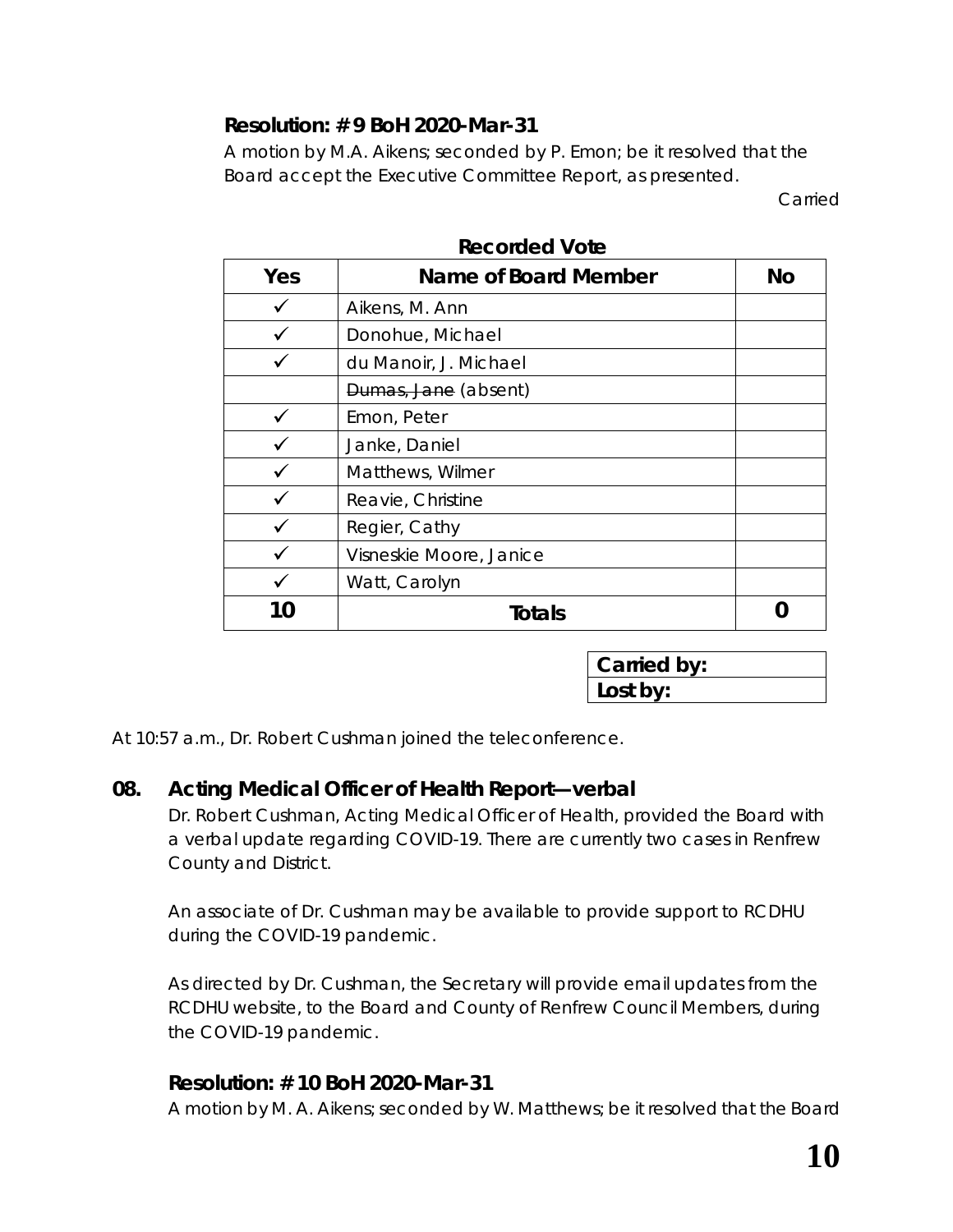accept Dr. Robert Cushman's verbal report.

Carried

| Yes | Name of Board Member    | <b>No</b> |
|-----|-------------------------|-----------|
|     | Aikens, M. Ann          |           |
|     | Donohue, Michael        |           |
|     | du Manoir, J. Michael   |           |
|     | Dumas, Jane (absent)    |           |
|     | Emon, Peter             |           |
|     | Janke, Daniel           |           |
|     | Matthews, Wilmer        |           |
|     | Reavie, Christine       |           |
|     | Regier, Cathy           |           |
|     | Visneskie Moore, Janice |           |
|     | Watt, Carolyn           |           |
|     | Totals                  |           |

**Recorded Vote**

**Carried by: 10-0 Lost by:**

### **09. Date of Next Meeting**

The next Regular Board of Health meeting is scheduled for Tuesday, April 28, 2020 at 10:00 a.m. and will be held by teleconference.

Chair Visneskie Moore, Vice-Chair Aikens and Executive Committee Chair Emon will meet, via teleconference, once a week to discuss Board updates during the COVID-19 pandemic.

The Board discussed the suspension of all Committee meetings until further notice as addressed in the following motion:

#### **Resolution: # 11 BoH 2020-Mar-31**

A motion by M. A. Aikens; seconded by W. Matthews; be it resolved that the Executive Committee recommend to the Board that all Committee meetings be suspended until further notice. Regular Board meetings will continue, on their regularly scheduled dates by teleconference. Special Board meetings will be held, at the call of the Chair, by teleconference, to deal with any urgent matter between regularly schedule Board meetings.

Carried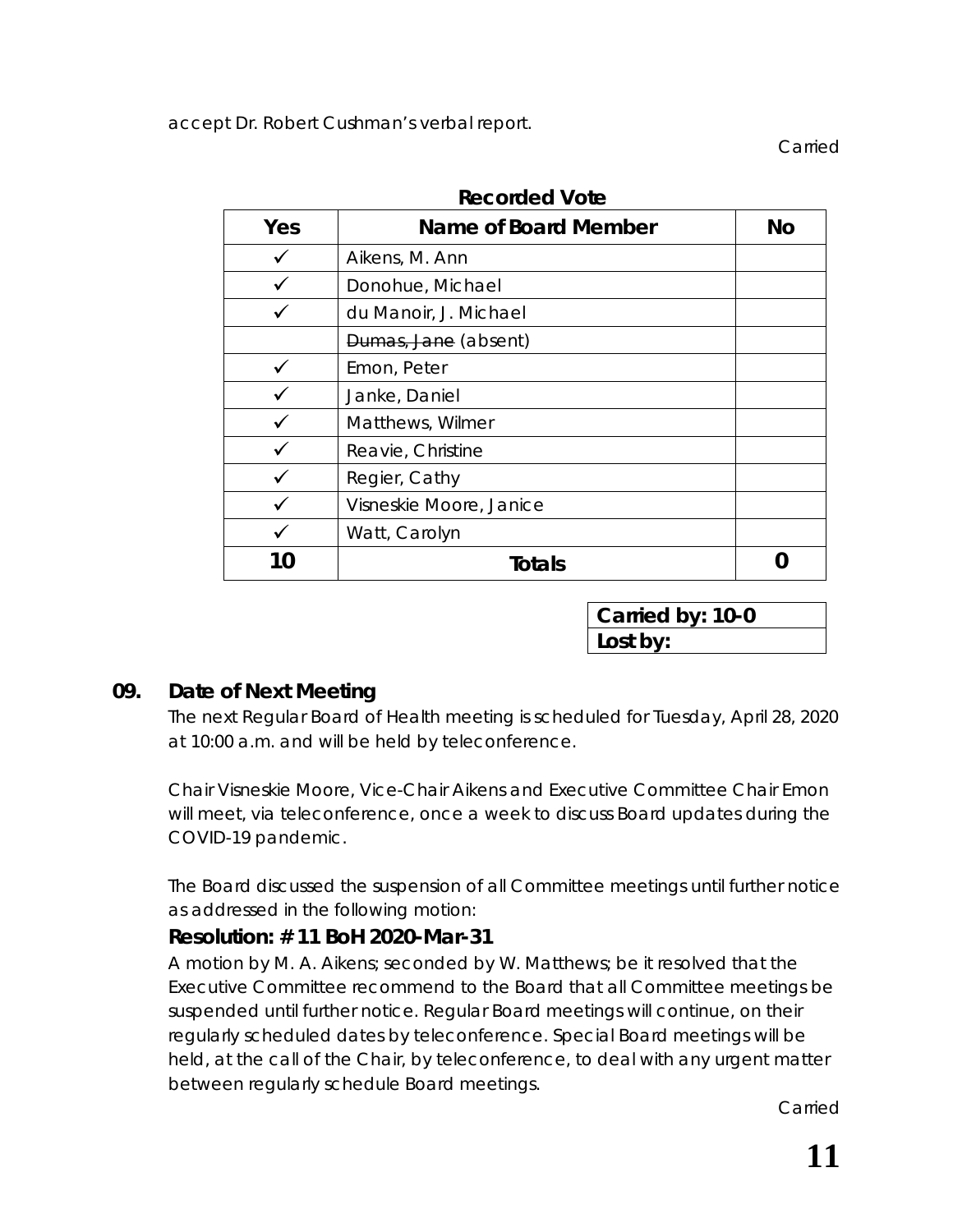| Yes | Name of Board Member    | <b>No</b> |
|-----|-------------------------|-----------|
|     | Aikens, M. Ann          |           |
|     | Donohue, Michael        |           |
|     | du Manoir, J. Michael   |           |
|     | Dumas, Jane (absent)    |           |
|     | Emon, Peter             |           |
|     | Janke, Daniel           |           |
|     | Matthews, Wilmer        |           |
|     | Reavie, Christine       |           |
|     | Regier, Cathy           |           |
|     | Visneskie Moore, Janice |           |
|     | Watt, Carolyn           |           |
|     | Totals                  |           |

#### **Recorded Vote**

**Carried by: 10-0 Lost by:**

## **10. Adjournment**

## **Resolution: # 12 BoH 2020-Mar-31**

A motion by M. A. Aikens; seconded by C. Reavie; be it resolved that the teleconference meeting of the Board of Health be adjourned at 11:25 a.m.

Carried

| Yes | Name of Board Member    | <b>No</b> |
|-----|-------------------------|-----------|
|     | Aikens, M. Ann          |           |
|     | Donohue, Michael        |           |
|     | du Manoir, J. Michael   |           |
|     | Dumas, Jane (absent)    |           |
|     | Emon, Peter             |           |
|     | Janke, Daniel           |           |
|     | Matthews, Wilmer        |           |
|     | Reavie, Christine       |           |
|     | Regier, Cathy           |           |
|     | Visneskie Moore, Janice |           |
|     | Watt, Carolyn           |           |